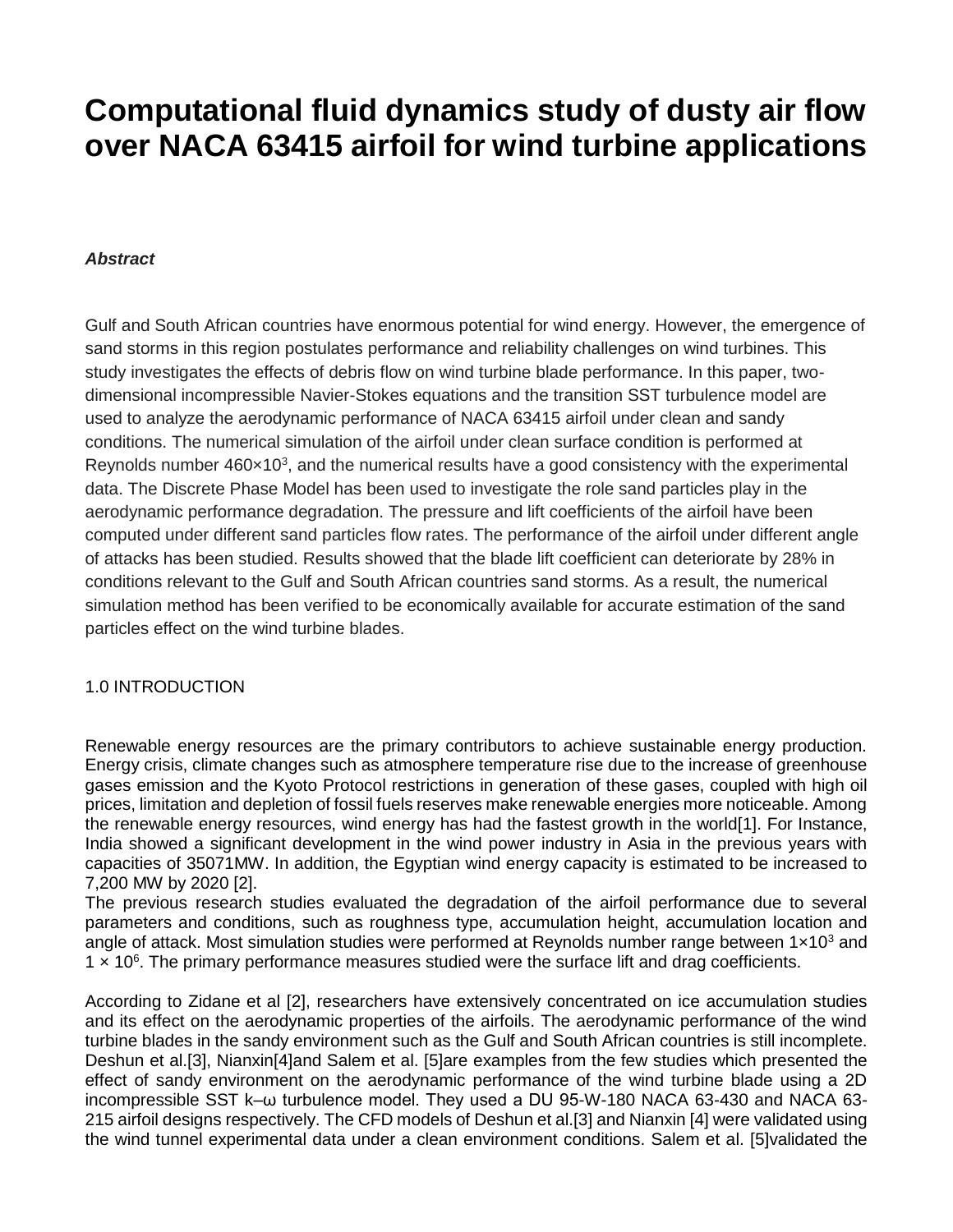numerical results obtained by Nianxin [\[4\]](#page-8-3)and compared it with Khalfallah and Koliubb[\[6\]](#page-8-5). Reynolds number that was used is  $3 \times 10^6$ , 1.6×10<sup>6</sup> and 1 x 10<sup>6</sup> respectively. Nianxin [\[4\]](#page-8-3) and Deshun et al. [\[3\]](#page-8-2)concluded that the lift and drag coefficients are affected by small surface roughness height. In addition, the surface roughness results turbulence and flow separation. However, Salem et al. [\[5\]](#page-8-4)concluded that accumulation of dust on the wind turbine blade causes a sever loss in the wind power generated. Ferrer and Munduate [\[7\]](#page-8-6) used CFD and Xfoil to study the aerodynamic properties of a 2D S814 airfoil design with surface roughness at the airfoil leading edge. The simulated surface roughness represented the airfoil contamination by bugs, dirt or debris. The numerical results were validated by experimental measurements of NREL S814. They claimed that CFD provides a good prediction for the surface roughness phenomenon, but, Xfoil fails to

estimate the roughness effect in the case of fully turbulent flow. Finally, they concluded that surface roughness could negatively affect the aerodynamic performance of the airfoil.

This paper studies the change of the aerodynamic performance of NACA 63415 airfoil due to the sand particles hitting at the leading edge. Thus, the wind turbine designers have the ability to estimate loads and power losses for wind turbines operating in dusty environments.

## 2.0 Methodology

## 2.1 Governing Equations

The flow around NACA 63415 was simulated by the RANS Navier-Stokes equation for two-dimensional, viscous, incompressible flow. The continuous equation and Momentum equation based on RANS N-S equations are as shown in eq. (1) and eq. (2):

| $\frac{\partial u_i}{\partial x_i} = 0$                        |  |
|----------------------------------------------------------------|--|
| $\rho(\nabla \cdot V)V = -\nabla p + \nabla 2V - \rho u u' u'$ |  |

## 2.2 Turbulence Model

Using the CFD software Fluent, the 2D NACA 63415 aerodynamic characteristics were simulated numerically. The control equations were Navier-Stokes equations, and four turbulence models were applied: Standard *k -* ϵ model of two equations [\[8\]](#page-8-7), RNG *k -* ϵ model of two equations[\[9\]](#page-8-8), SST k- ω of two equations[\[10\]](#page-8-9) and Transition SST model [\[11\]](#page-8-10)of four equations. Coupled algorithm was used to solve the coupling problem between velocity components and pressure in momentum equations. Turbulence kinetic energy was taken as third-order MUSCL scheme in Calculation. However, momentum and specific dissipation rate were solved using second-order upwind scheme.

#### 2.3 Discrete Phase Modeling

It consists of spherical particles, which introduces the sand particles in the continuous phase. The force balance equates the particle inertia with the forces acting on the particle, and can be written shown in eq. (3) and eq. (4):

$$
\frac{dU_p}{dt} + F_d(U - U_p) + \frac{g_x(\rho_p - \rho)}{\rho_p} + F_x
$$
(3)  

$$
F_d = \frac{18 \mu C_d Re_p}{\rho_p d_p^2 24}
$$
(4)

*where,*  $U_p$  is the particle velocity,  $F_d$  (U- $U_p$ ) is the drag force per unit particle mass,  $F_x$  is an additional acceleration term, *U* is the relative speed between airfoil and flow, *µ* is the fluid dynamic viscosity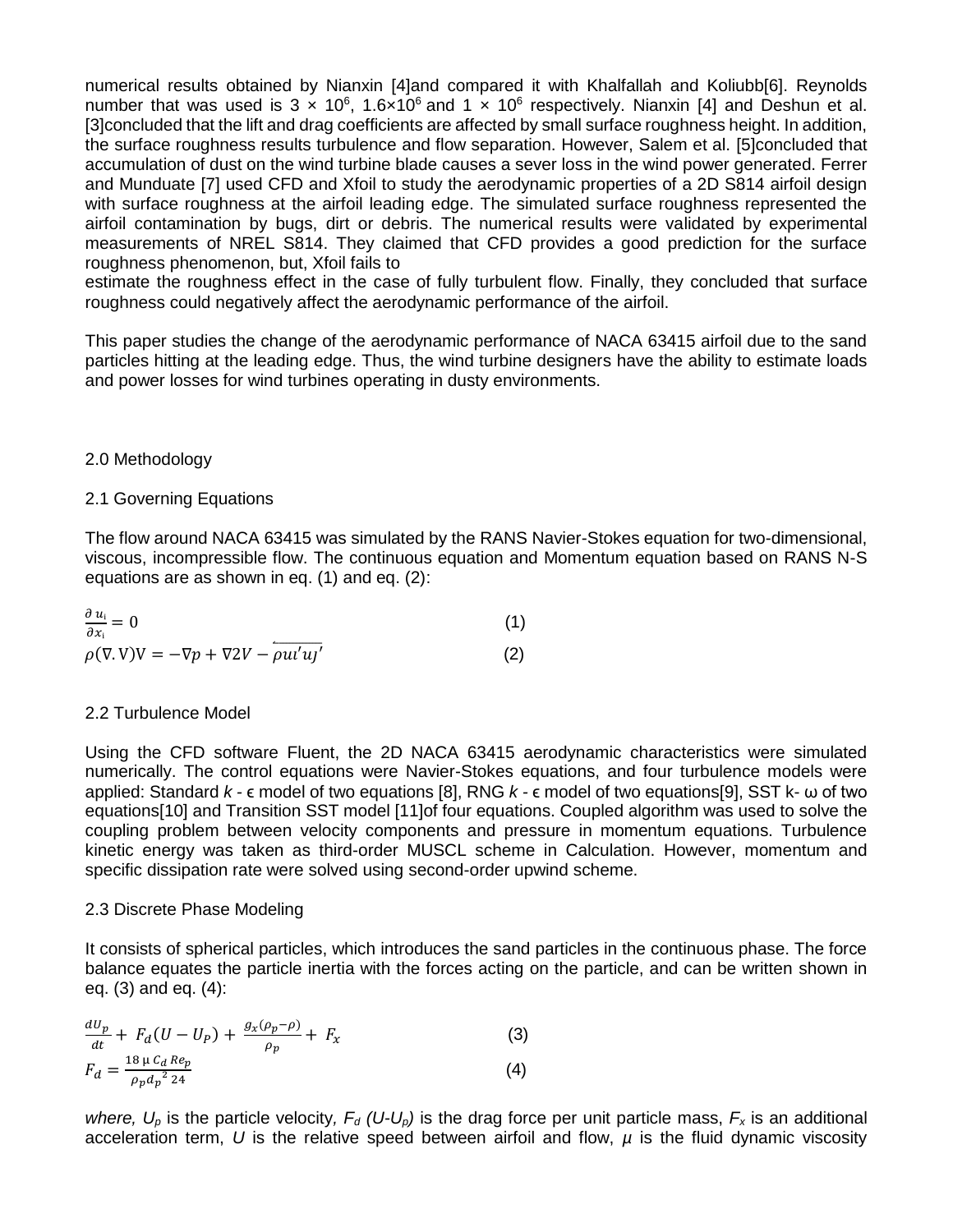coefficient, *ρ* is the air density, *ρ<sup>p</sup>* is the density of the sand particle, *d<sup>p</sup>* is the sand particle diameter, *Re<sup>p</sup>* is the relative Reynolds number for the sand particle[\[12\]](#page-8-11).

# 2.4 Mesh Dependence Investigation

The computational zone consists of a semicircle with the radius of 12.5m and a rectangle with the length of 25m. The chord length of NACA 63415 is 1m. The airfoil is located nearly to the semicircle center. This is shown in Figure 1. The grid nodes are 120,878, while, the grid height near the airfoil surface is 7  $x$  10<sup>-6</sup> m as shown in Figure 2. The flow was assumed to be steady with free stream velocity giving a Reynolds number of 460 x 10<sup>3</sup>. The range of values of the dimensionless wall distance Y plus (Y<sup>+</sup>) through the wind turbine blade airfoil were less than 1.



Figure 1 C-H Computational Domain



Figure 2 General Mesh with Boundary Adaptation

# 3.0 Results and Discussion

# 3.1 Numerical Simulation under Clean Surface Condition

The numerical simulation under clean airfoil surface condition was made to compare with the wind tunnel experimental data taken from Bak et al [\[13\]](#page-8-12) to ensure that the numerical model is available for the freestream flow past the airfoil. The experiment was performed at Reynolds number 1.6×10<sup>6</sup>. The lift and pressure coefficients of the NACA 63415 airfoil were computed under the angle of attack between 0 and 10 degree. The calculation results of Transition SST model were closest with the experimental data. The comparison between numerical results and experimental data is shown in figures 3, 4, 5 and 6. Figure 3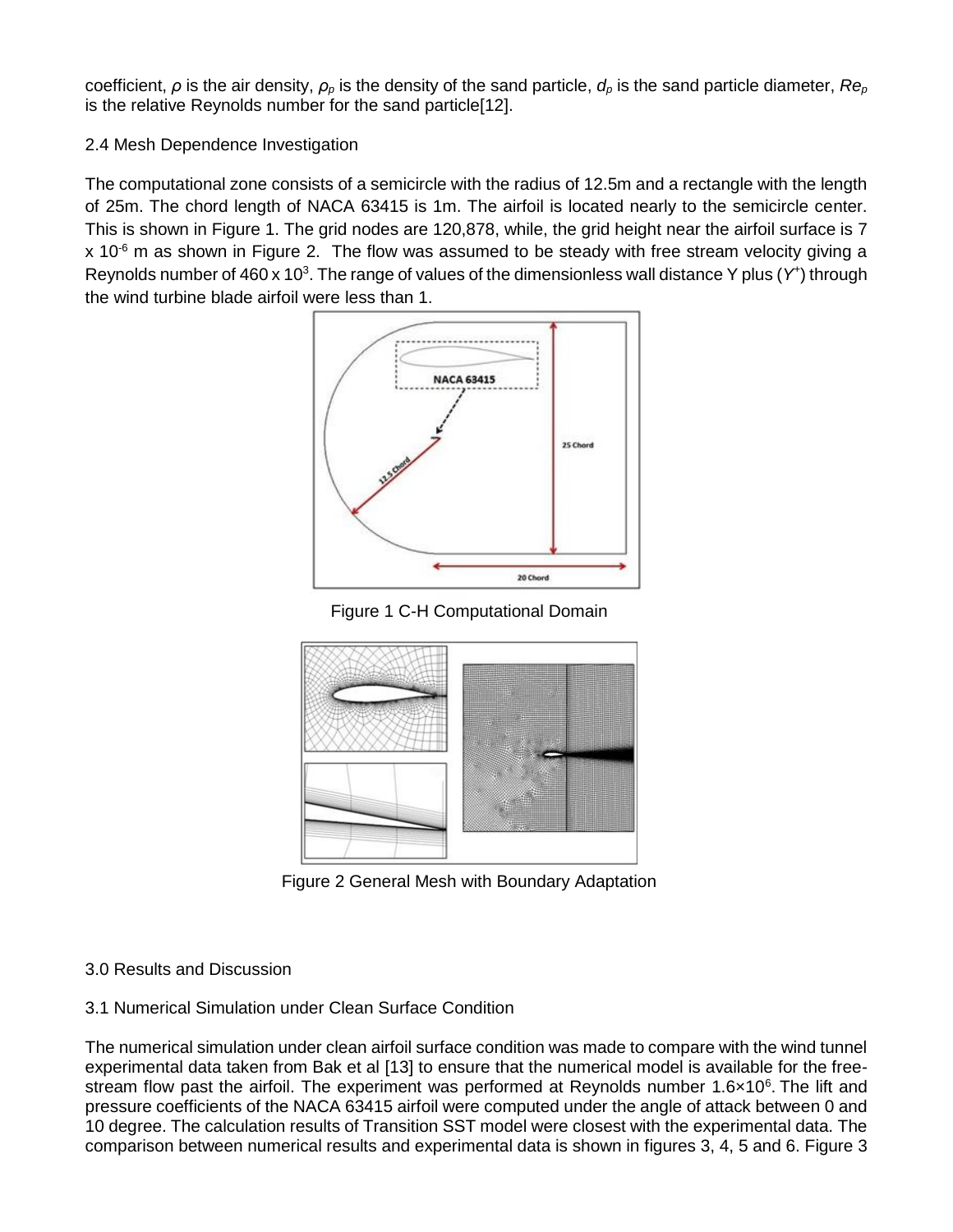presents the lift coefficient variation with the angle of attack. However, figures 4,5 and 6 present the pressure distribution along the chord length of the airfoil at different angle of attacks. As can be seen in the figures, the larger angle of attack, the greater difference of pressure coefficient between suction side and pressure side. It was obvious that the numerical results had a good consistency with the experimental data, except for small discrepancies in the pressure coefficient curves for both the lower and upper parts of the airfoil. Then, in the following of the paper, the numerical simulation model could be used to investigate the sand effect on the airfoil.



Figure 3 Validation of Lift Coefficient at Different Angles of Attacks





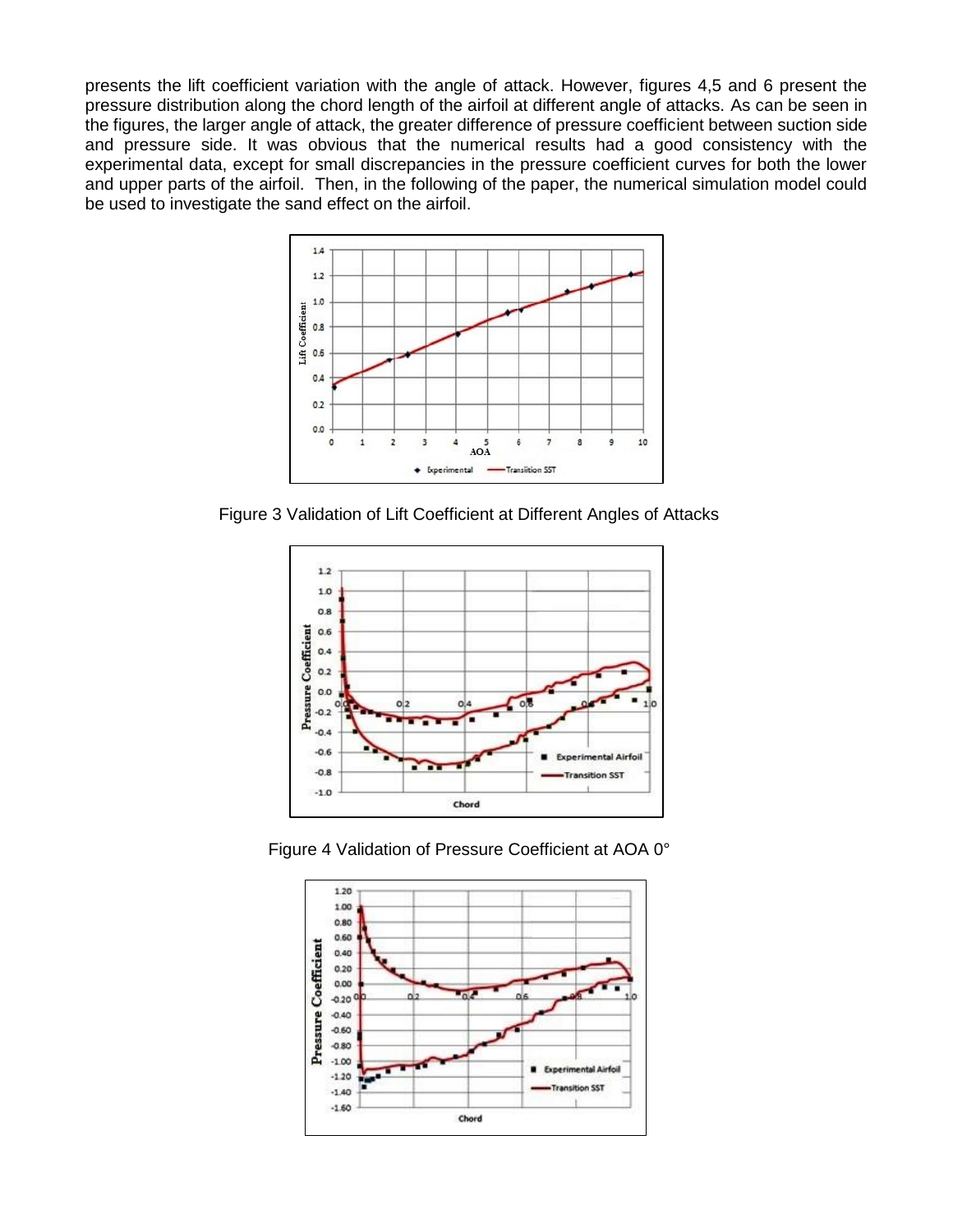

Figure 5 Validation of Pressure Coefficient at AOA 4°

Figure 6 Validation of Pressure Coefficient at AOA 8°

Figure 7 and 8 present the velocity vectors for the simulated airfoil in the clean conditions at angles of attack 2° and 10° respectively. These figures showed that airfoil had a large velocity gradient around the front surface, indicated that curvature of airfoil's front edge accelerated the flow. Also, the flow velocity gradient of the airfoil increases with the increase of the angle of attack.







Figure 8 Velocity Vectors at AOA 10°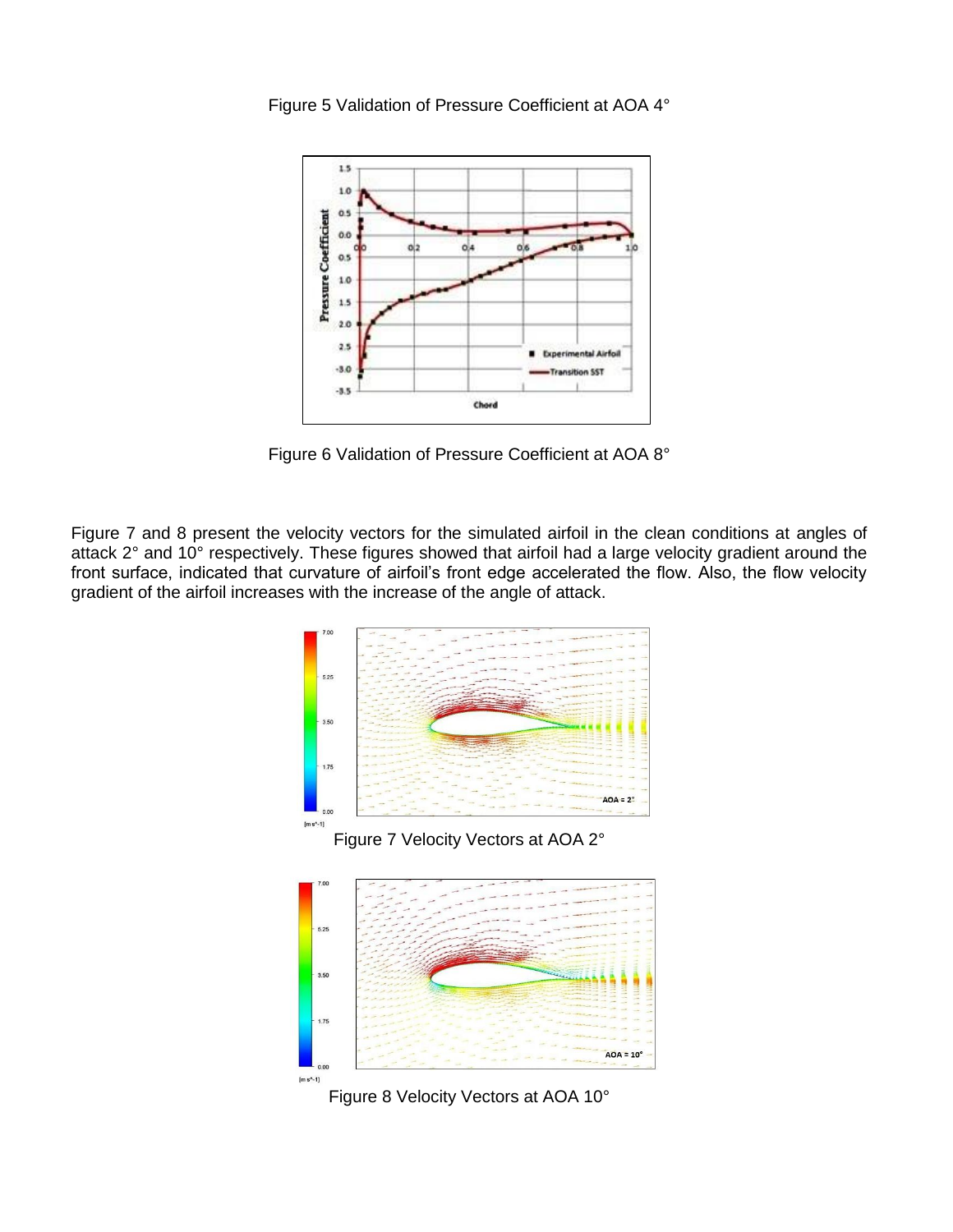## 3.2 Numerical Simulation under Sandy Conditions

After validating the 2D steady incompressible Transition SST model with the experimental data in the clean condition, Discrete Phase Model was enabled to study the aerodynamic properties change of NACA 63415 in the sandy environment. The diameter of the sand particles *(dp)* in this study was chosen to be 250 μm according to cases studied in the Gulf and South African countries to determine the sand particles diameter[\[14,](#page-8-13) [15\]](#page-8-14). The sand particle density was 2500 kg/m<sup>3</sup> and the characteristic ratio between the sand and air (*α*) in the multi-phase flow study were 0.0059 and 0.024 which represents both extremes the light and heavy sand storms. The characteristic ratio between the sand and air (*α*) were calculated through

| $\alpha$ |  | Volumetric Flow Rate of Sand | (5) |
|----------|--|------------------------------|-----|
|          |  | Volumetric Flow Rate of Air  |     |

The pressure coefficient (*Cp*) distribution through the chord length of the airfoil in both clean and sandy environments has been investigated and compared. In addition, the lift coefficient (*Cl*) was evaluated and studied before and after adding the sand particles effect. The angles of attack range was between 0° and 10 $^{\circ}$  and the Reynolds number is 460X10 $^{\circ}$ 

The dimensionless pressure coefficient (*Cp*) and lift coefficient (*Cl*) are:

| $C_p = (P - P_{\infty}) / (0.5 \rho_{\infty} U_{\infty}^2)$ | (6) |
|-------------------------------------------------------------|-----|
| $C_1 = L / (0.5 \rho_{\infty} U_{\infty}^2 c)$              |     |

where *ρ∞, U∞, P∞, L*, D and *c* are free stream density, velocity, pressure, lift force suffered by airfoil, drag force suffered by airfoil and chord length respectively.

3.2.1 Effect of Sand Particles on Pressure Coefficient  $(C_p)$ 

Firstly, the airfoil was simulated at clean condition determining the pressure distribution through the airfoil. As seen in figures 9, 10 and 11 the pressure coefficient was negative in value for the suction side of the airfoil, while the pressure coefficient was positive in the pressure side. In addition, the pressure coefficient difference between the suction and pressure sides of the airfoil is maximized at the leading edge and minimized at the trailing edge. This indicates the main role played by the leading edge in the aerodynamic performance of the airfoil. Moreover, as the angle of attack increases the pressure coefficient difference at the leading edge increases producing higher lift force at the pressure center of the airfoil.

Secondly, the discrete phase modeling was enabled and the sand particles were injected through the airfoil. After simulating the multi-phase flow of NACA 63415, it was observed that the pressure distribution over the pressure side of the airfoil was almost the same for both the clean and rough conditions. On the other hand, the pressure distribution over the suction side of the airfoil increased. This is due to the change of the flow regime which became more turbulent with the introduction of the sand particles. As the characteristic ratio between the sand and air (*α*) increases, the pressure coefficient over the suction side of the airfoil surface increases. Consequently, the pressure difference between the both sides of the airfoil decreases which affects the aerodynamic performance negatively. The aerodynamic performance degradation due to sand particles was significant at the leading edge. This degradation decreases as the chord length location through the airfoil increases.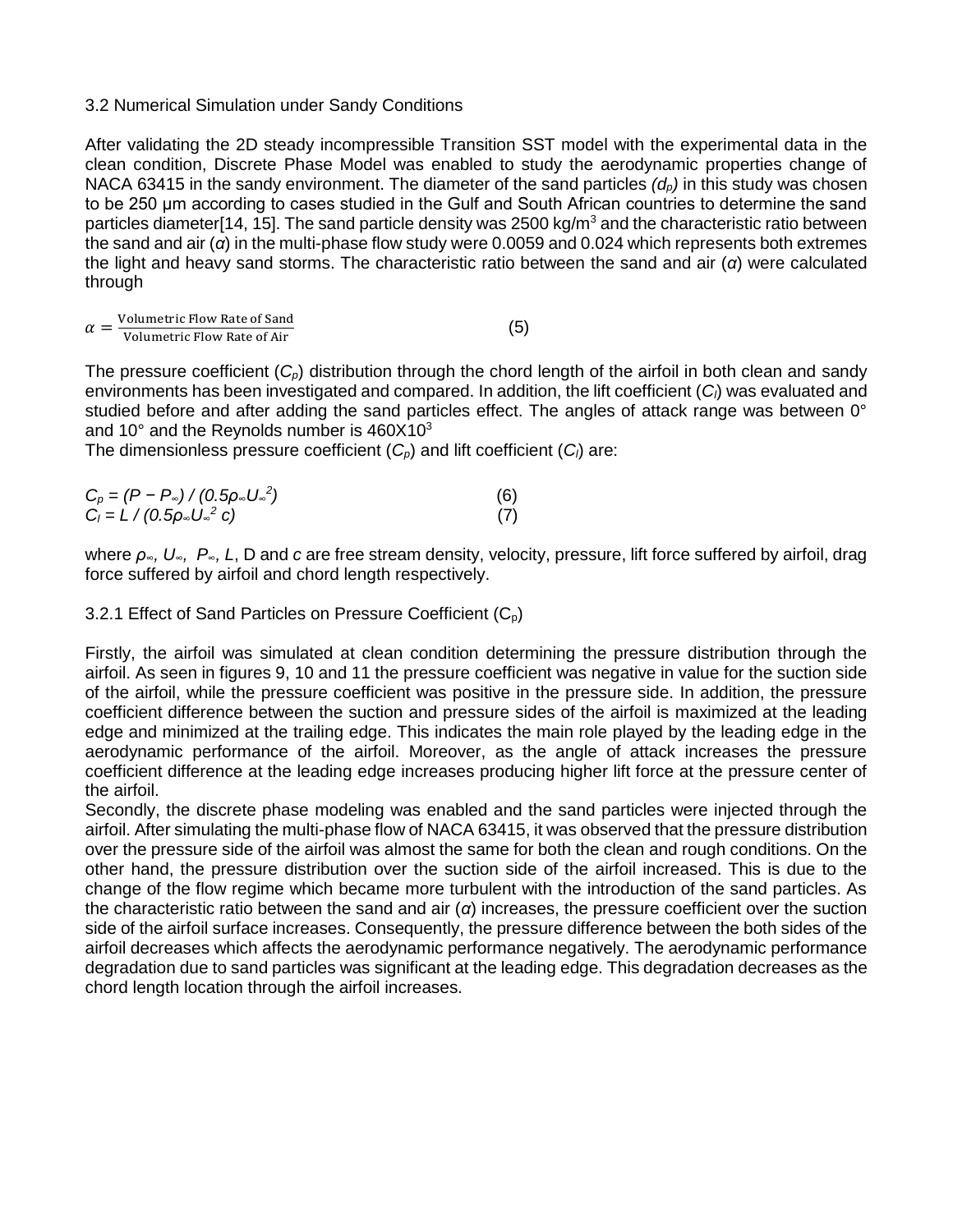

Figure 9 Pressure Coefficient Distributions along the Chord Length at AOA 0° in Clean and Sand **Conditions** 



Figure 10 Pressure Coefficient Distributions along the Chord Length at AOA 4° in Clean and Sand **Conditions** 



Figure 11 Pressure Coefficient Distributions along the Chord Length at AOA 8° in Clean and Sand **Conditions** 

## 3.2.2 Effect of Sand Particles on Lift Coefficient (C<sub>I</sub>)

As discussed previously, the lift coefficient is induced due to the pressure difference between the two sides of the airfoil. Also, this pressure difference increases with the increase of the angle of attack, hence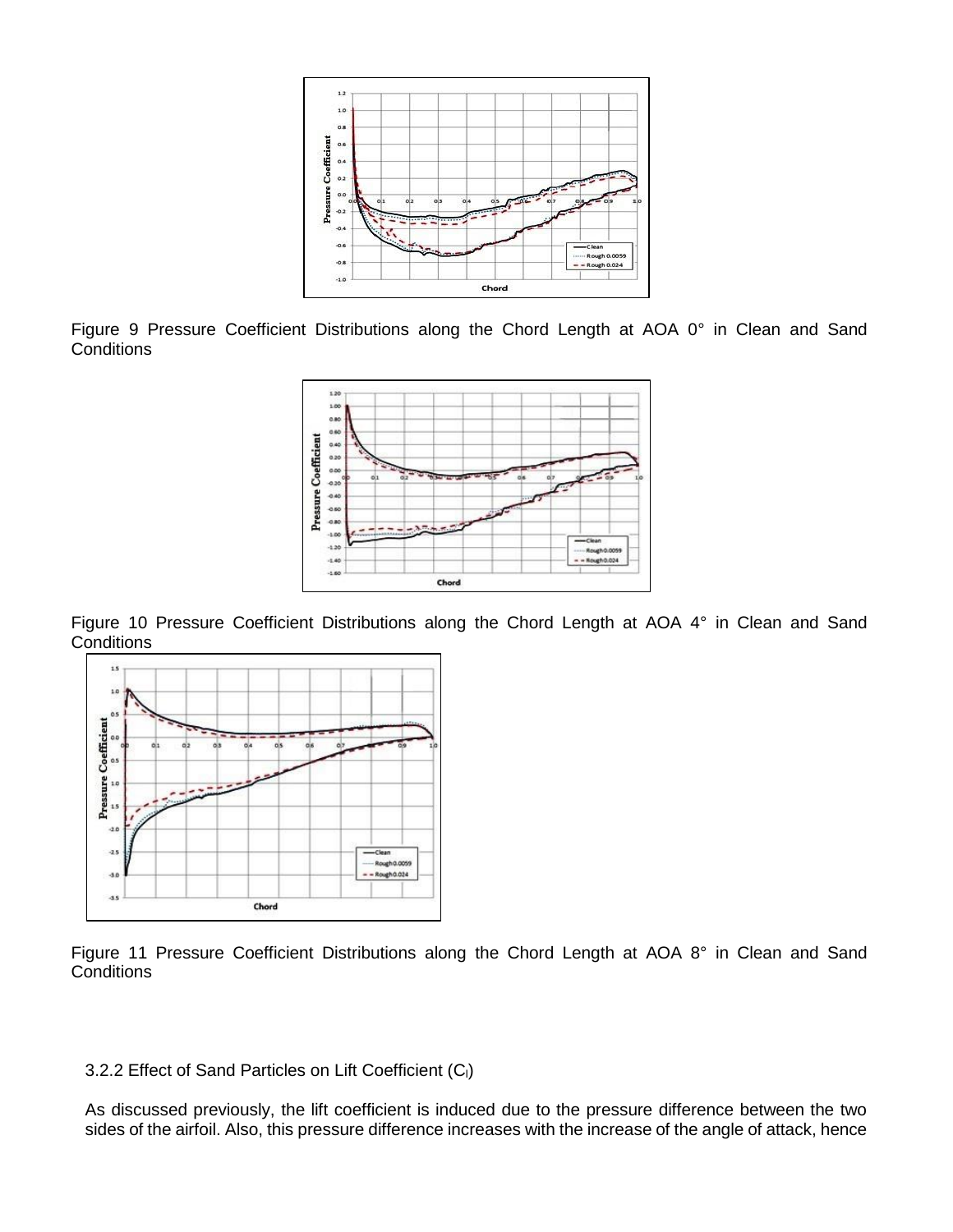the lift coefficient increases. This is shown in figure 12. The lift coefficient increases with the angle of attack increase in both the clean and rough conditions.

In contrast, as the amount of sand flow rate increases by increasing the characteristic ratio between the sand and air (*α*), the lift coefficient of the airfoil decreases due to the reduction of the pressure difference. Figure 13 presents the lift coefficient percentage decrease at *α*= 0.0059 and 0.024 for angle of attack range between 0° and 10°. It was remarked that sand particles or the multi phase flow could cause a sever loss in the airfoil performance. The percentage drop could reach up to 28. The average percentage drop of the lift coefficient at *α*= 0.0059 and 0.024 was 6.5 and 18 respectively.



Figure 12 Lift Coefficient Vs AOA in Clean and Sand Conditions



Figure 13 Lift Coefficient Percentage Decrease Vs AOA due to Sand Particles

# 4.0 Conclusion

In this paper, the RANS two-dimensional Navier–Stokes algorithm and the Transition SST turbulence model were used to investigate incompressible viscous flow past the wind turbine NACA 63415 airfoil under clean and roughness surface conditions. Firstly, the mesh sensitivity was checked and the numerical simulation under a clean airfoil surface condition was made to compare with the experimental data to ensure that the numerical model is suitable for the free-stream flow past the airfoil. Secondly, multi-phase flow of NACA 63415 airfoil was introduced using discrete phase modeling. The characteristic